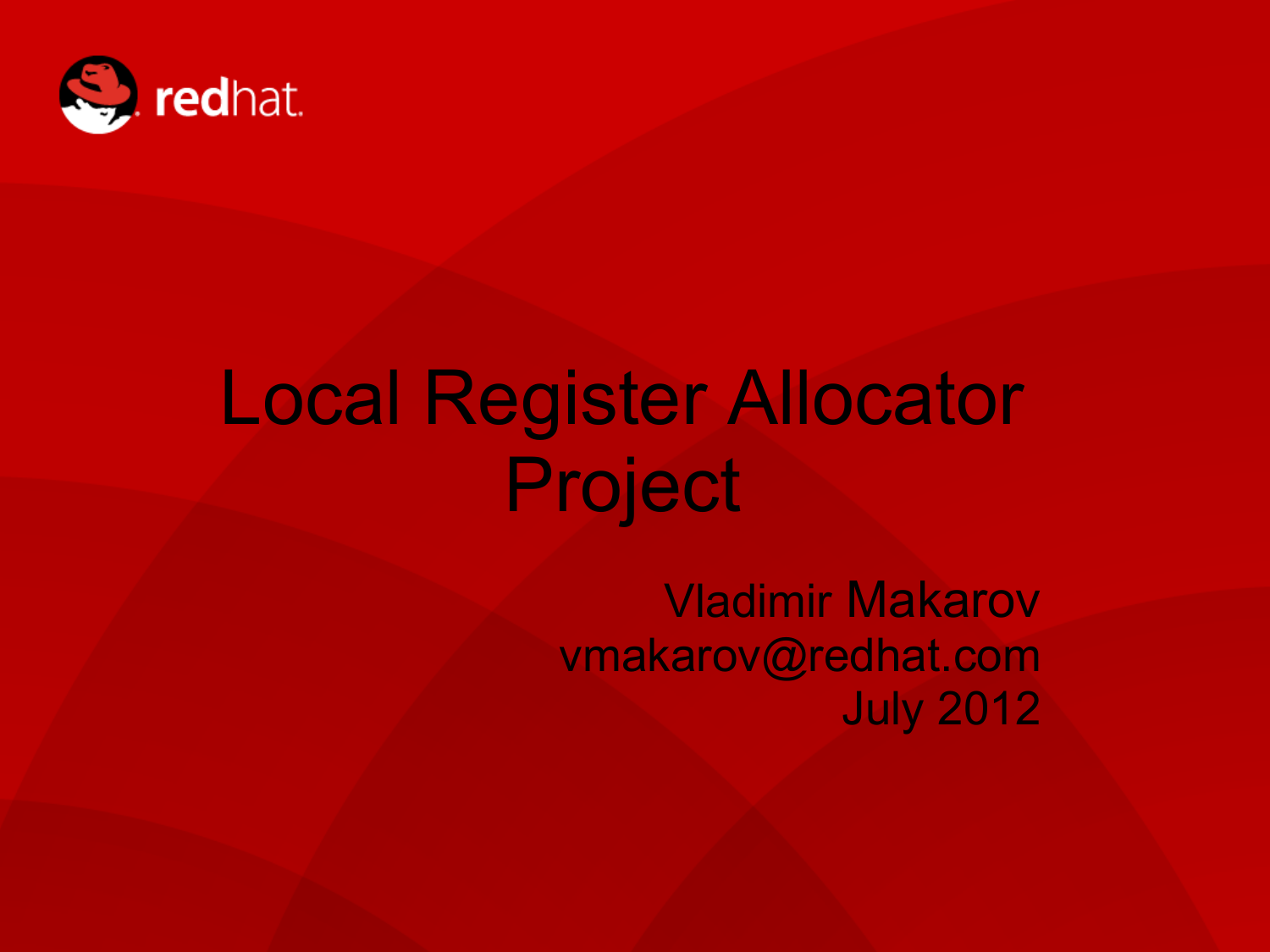#### Reload and Local Register Allocator (LRA)

- LRA is yet another approach to reload replacement.
- Reload is most machine-dependent and essential part of GCC RA.
- Reload exists since GCC day 1 (> 25 years).
- Reload became a bloated, buggy, and very complicated GCC part.

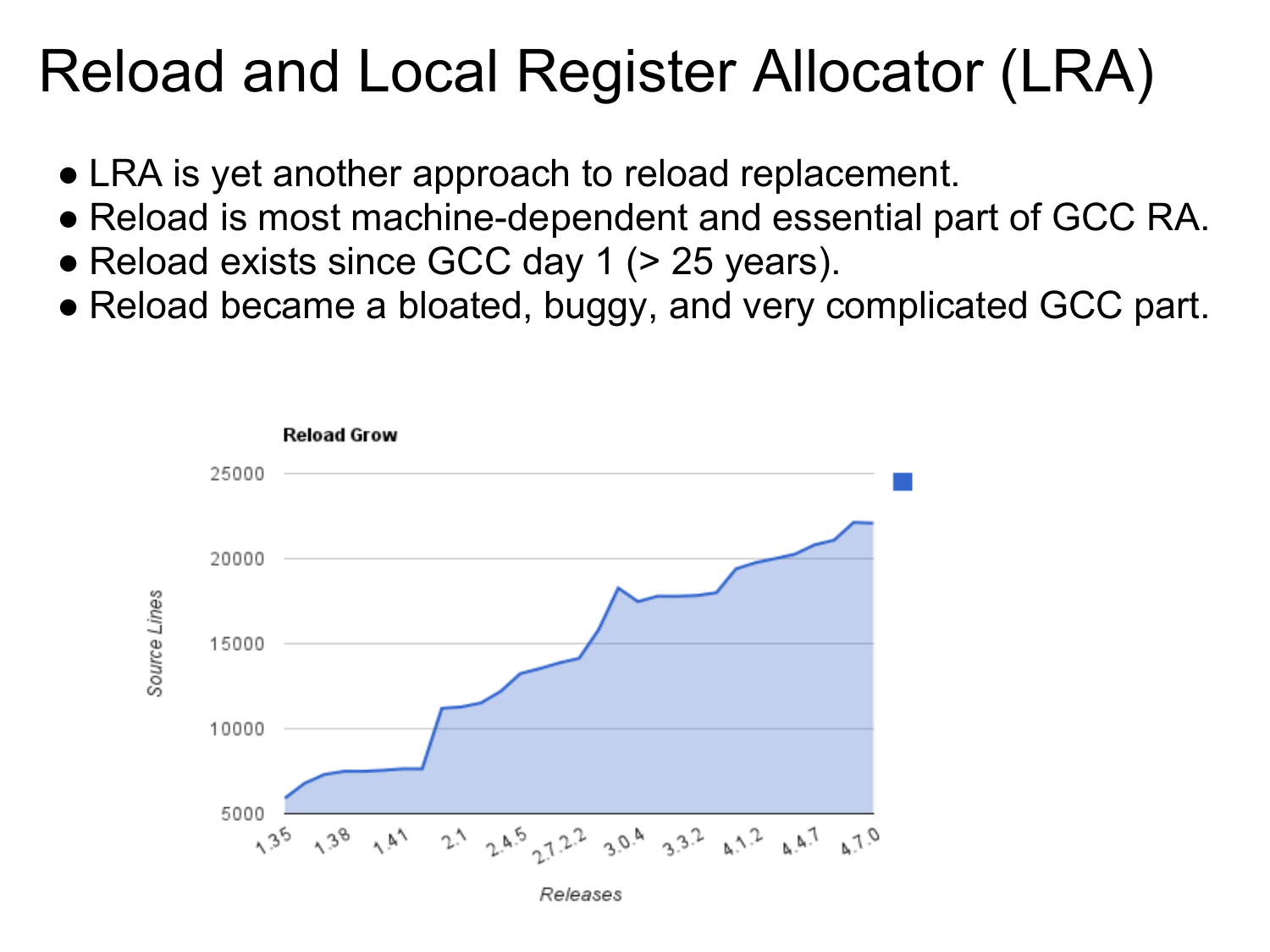

# LRA -- Motivation

- The project motivation:
	- Simplification for easier maintance and bug fixing.
		- As reload is a complicated part of compiler, it is hard to maintain (e.g. 9 year old bug has been recently fixed). Some bugs probably will never be fixed:

"can not find a register in class..."

 $\circ$  New optimizations, e.g. spilling not one by one case, liverange splitting, inheritance beyond BB, assigning to improve inheritance, spilling into vector registers, bitwidthwise RA etc., needs a better foundation. Their implementation in reload would make reload even more buggy.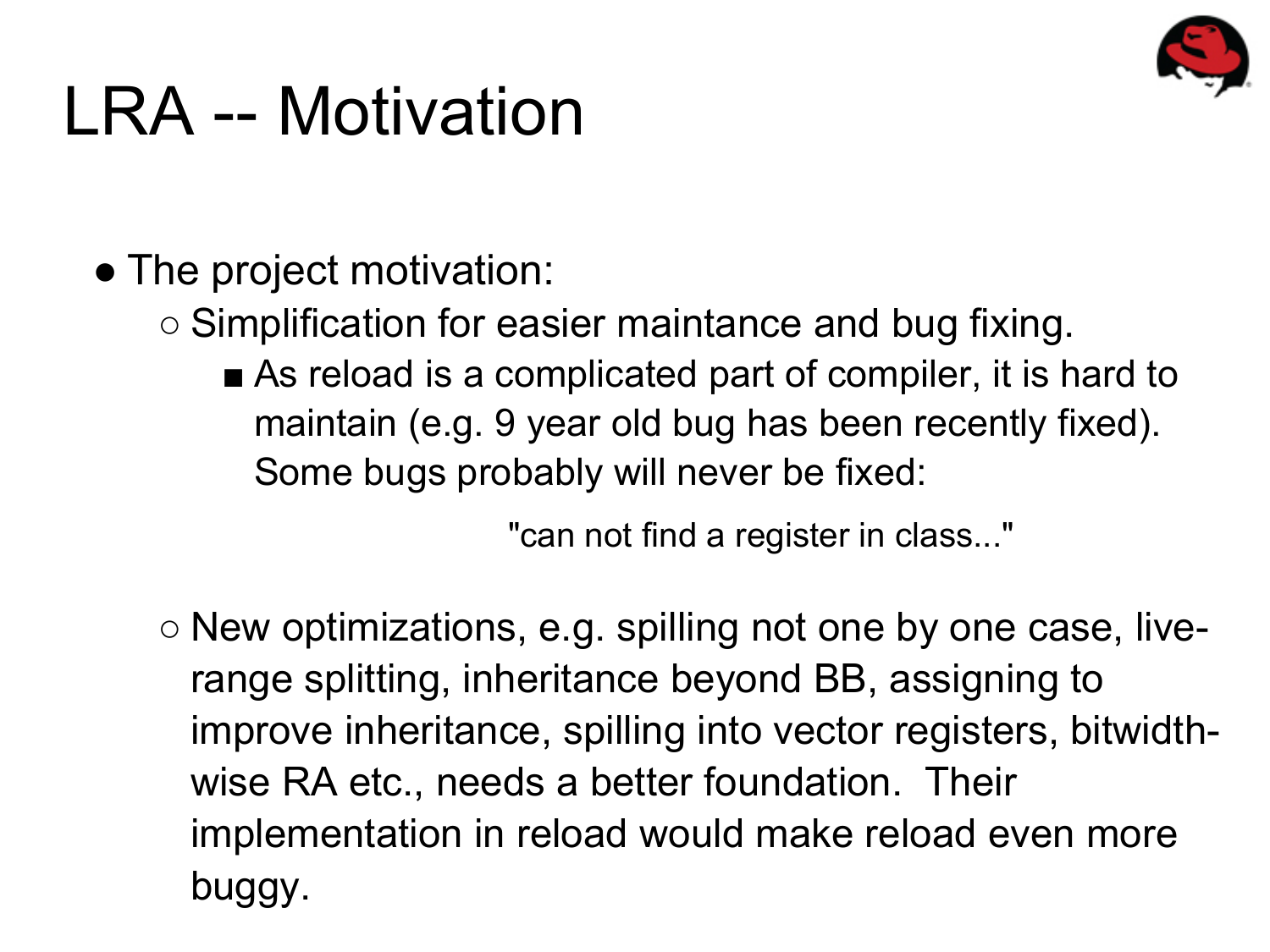

# LRA – reload approach

- What is wrong with reload approach which makes it complicated? My point of view:
	- Trying to do everything at once.
	- A lot of additional structures on RTL sides.
	- Using a lot of hooks, although MD insn constraints should be primary source of the info.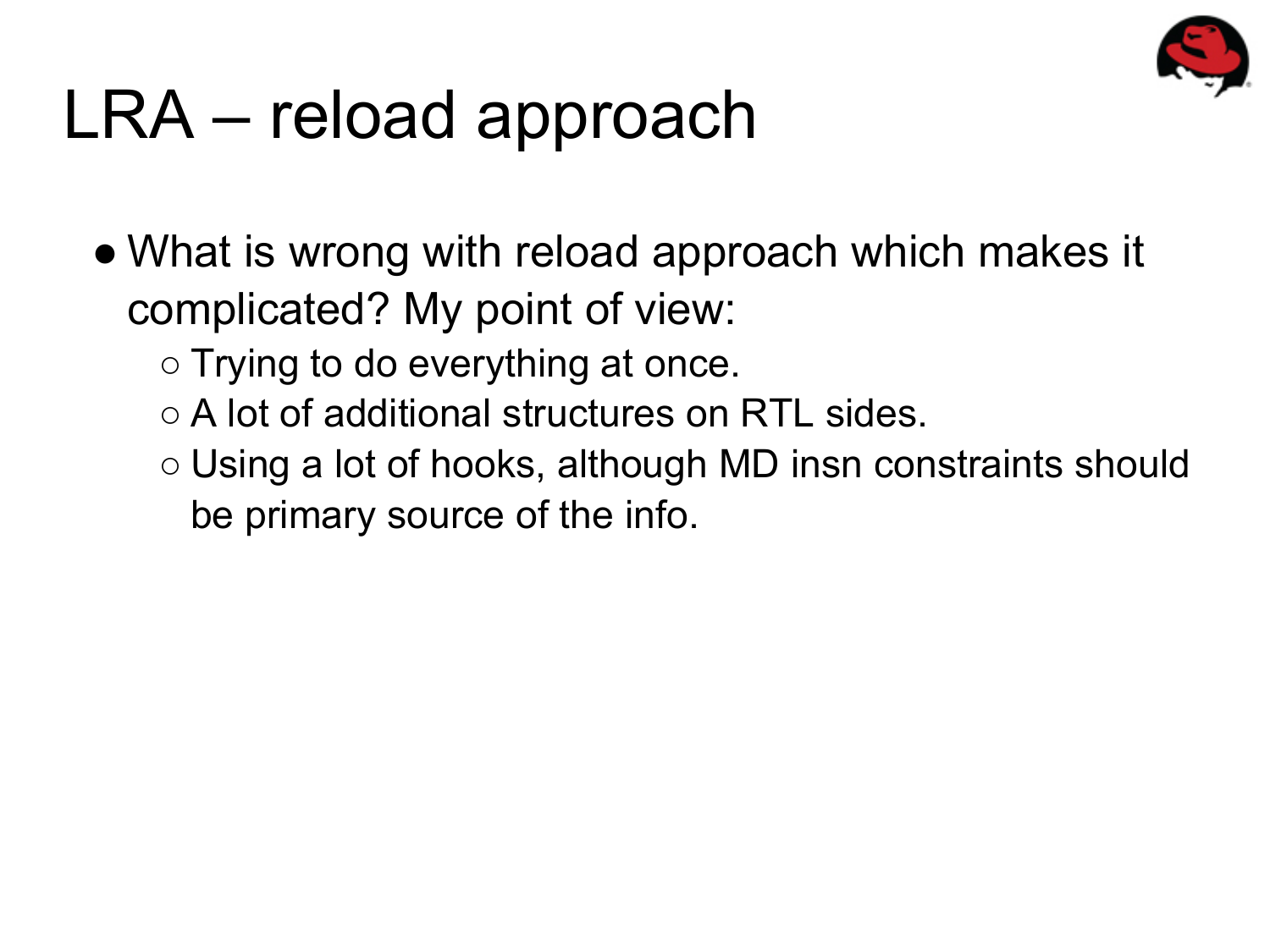

# LRA – proposed approach

• To solve reload approach disadvantages:

- Division on small manageable, separated sub-tasks.
- All transformations and decisions are reflected in RTL as more as possible.
- Insn constraints as a primary source of the info (minimizing number of target-depended macros/hooks).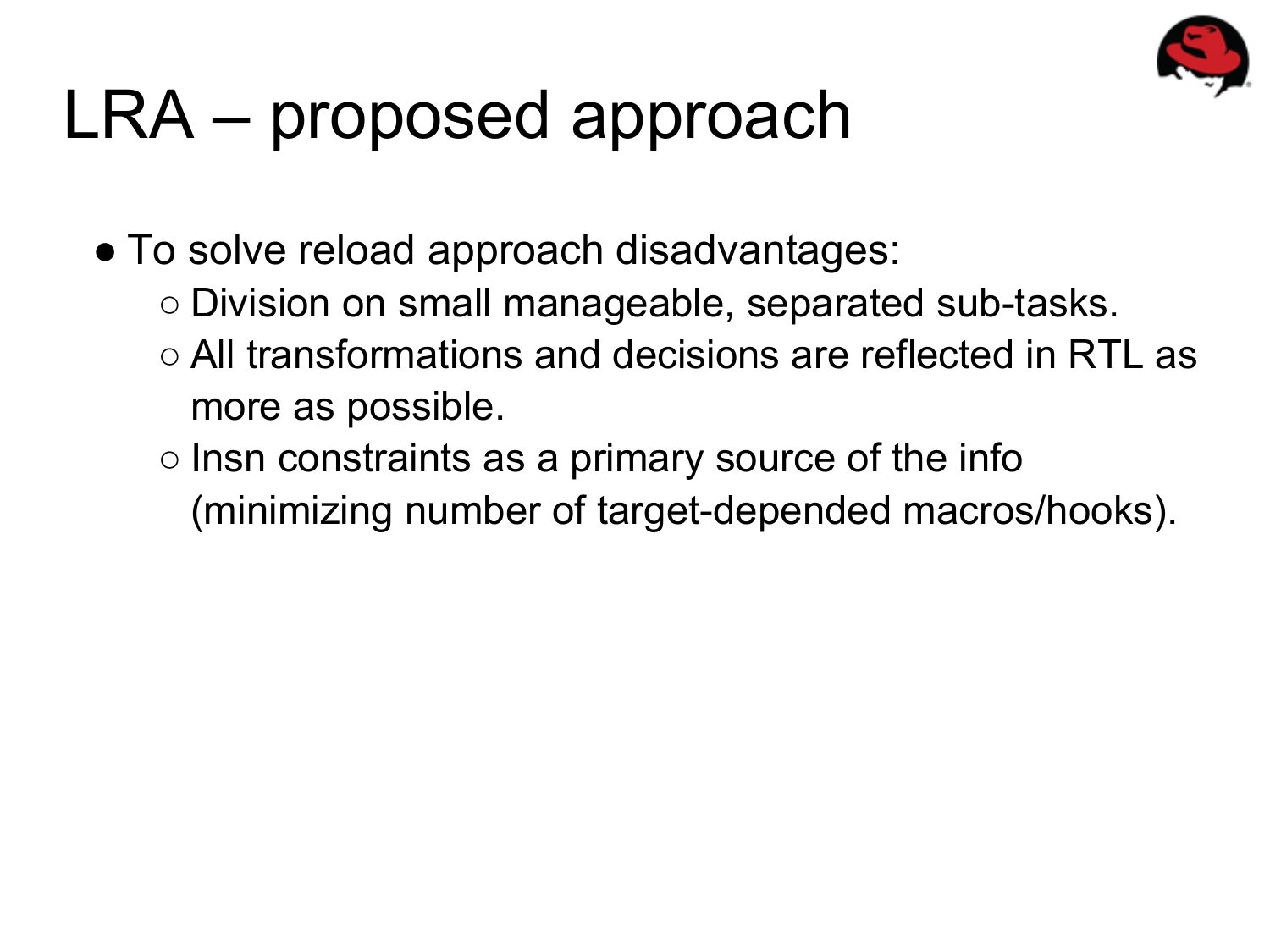# LRA – code transformation



- Major LRA task is to transform code to satisfy insn constraints.
- Split-one pass approach.
	- Morgan's Book, Andrew MacLeod's RA in IBM compiler:
		- One pass through BB insns following GRA allocation, splitting pseudo live-ranges and spilling them (e.g. using latest reference heuristics).

#### • Spill iterative passes.

- Classical approach with Chaitin-Briggs colouring (current reload pass approach also).
	- Iteratively pass through BB insns: spill a pseudo when needed a register until all constraints are satisfied and there is no spilling any more (danger of cycling).
- I like the both. Therefore I use iterative passes with spills and splits because IMHO
	- Iterative approach is simpler and better fit for multi-target compiler.
	- Spills tends to generate smaller code.
	- Splitting can be profitable and simplify caller-saves implementation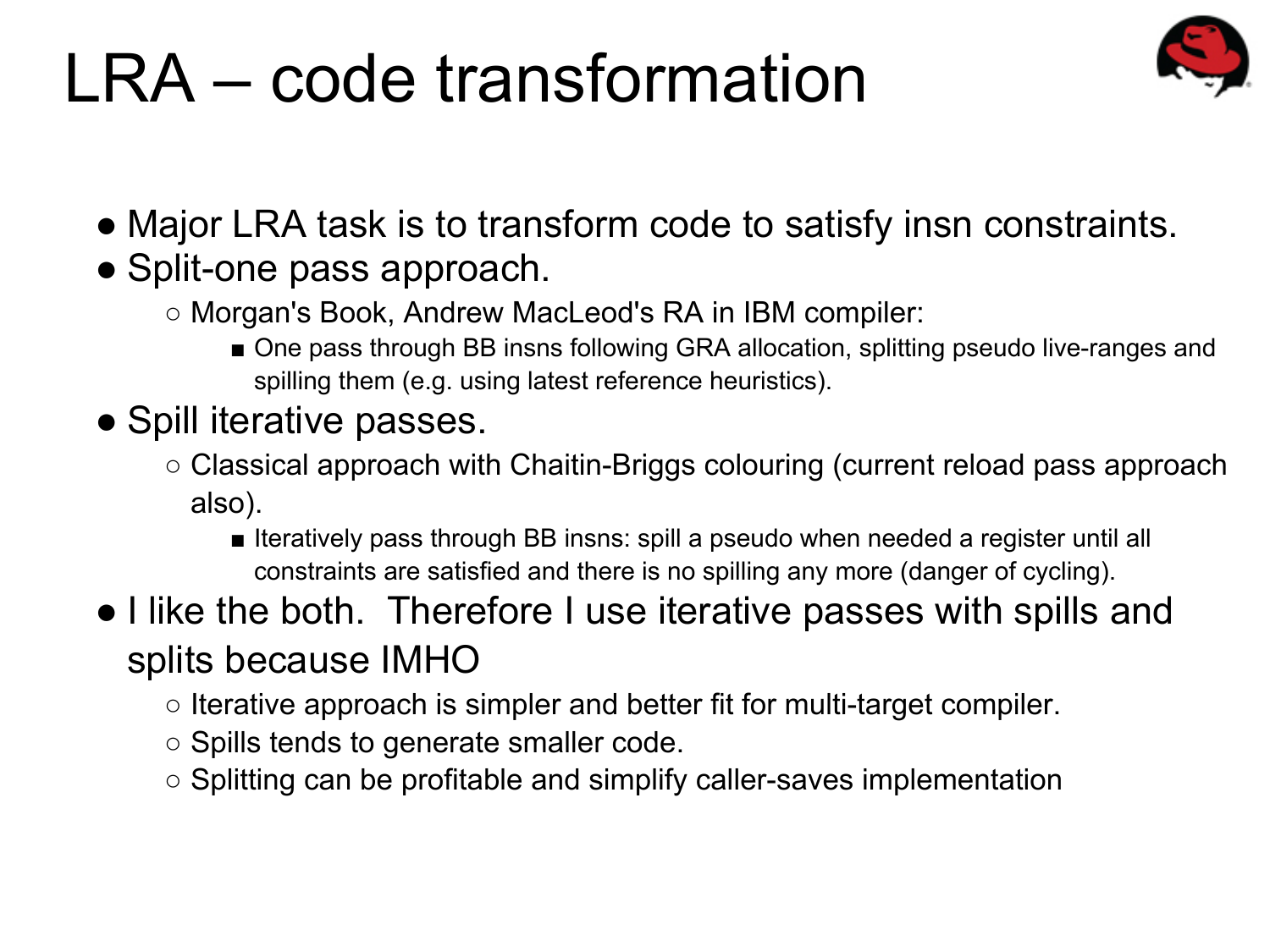#### LRA -- brief overview



- Iterative insn process with the final goal is to satisfy all insn and address constraints:
	- New reload insns and reload pseudos might be generated.
	- Some pseudos might be spilled to assign hard registers to new reload pseudos.
	- Some pseudos are **bound**. It means they always got the same memory or hard register.
	- $\circ$  Changing spilled pseudos to stack memory or their equivalences.
	- Allocation stack memory changes the address displacement and new iteration is needed.

#### • To speed up the process:

- We process only insns affected by changes on previous iterations.
- We use a special insn representation for quick access to insn info which is always synchronized with the current RTL.
	- We don't use DFA-infrastructure because it results in about 10% overall compiler speed degradation.
	- We use own specialized internal insn representation which is divided by static info (from machine description) and minimized dynamic info (from RTL). Static info is kept in one exemplar for all insn with the same insn code.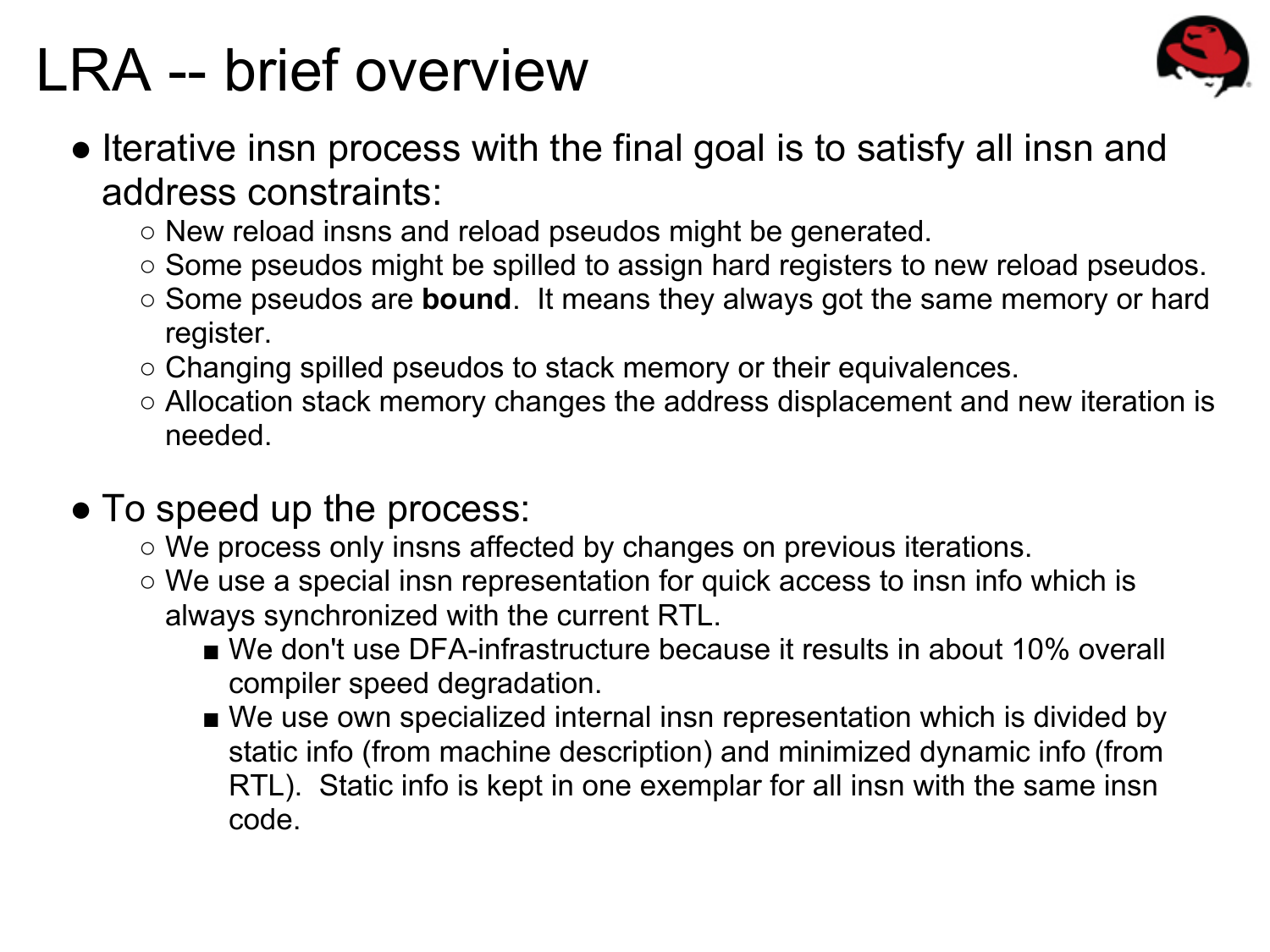#### LRA - passes/sub-tasks



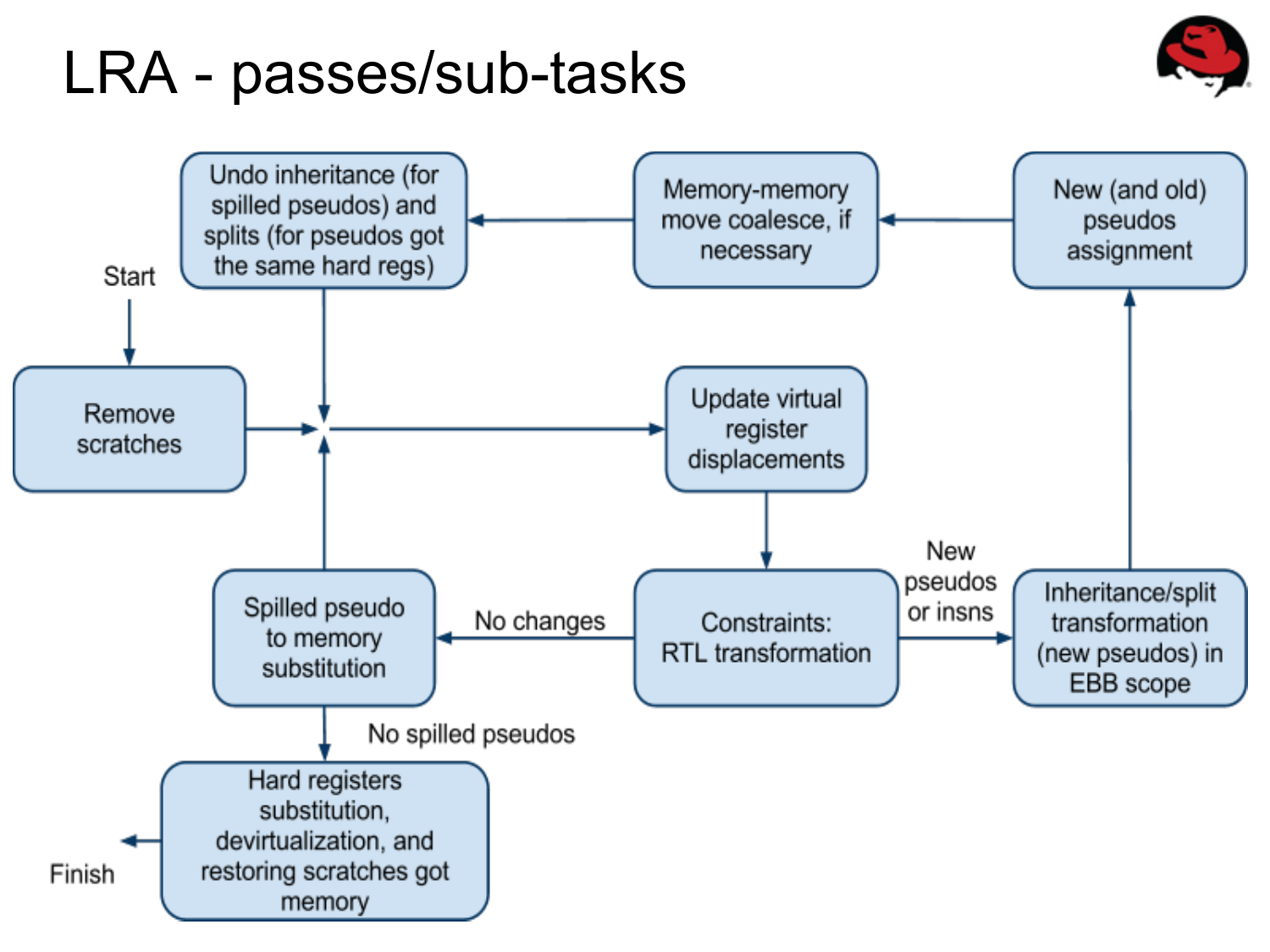#### LRA passes: Scratches



● RTL code can contain scratches which should be changed on hard registers for some insn alternatives. An x86 example:

```
 (define_insn "extendsidi2_1"
[(set (\overline{m}atch operand:DI 0 "nonimmediate operand" "=*A,r,?r,?*o")
      (sign extend:DI (match operand:SI 1 "register operand" "0,0,r,r")))
  (clobber (reg:CC FLAGS_REG))
 (clobber (match scratch:SI 2 "=X,X,X, x^2"))]
```
- We change scratches into pseudos at the beginning of LRA to simplify dealing with them (conflicts, hard register assignments).
- If the pseudo denoting scratch was spilled it means that we do need a hard register for it. Such pseudos are transformed back to scratches at the end of LRA.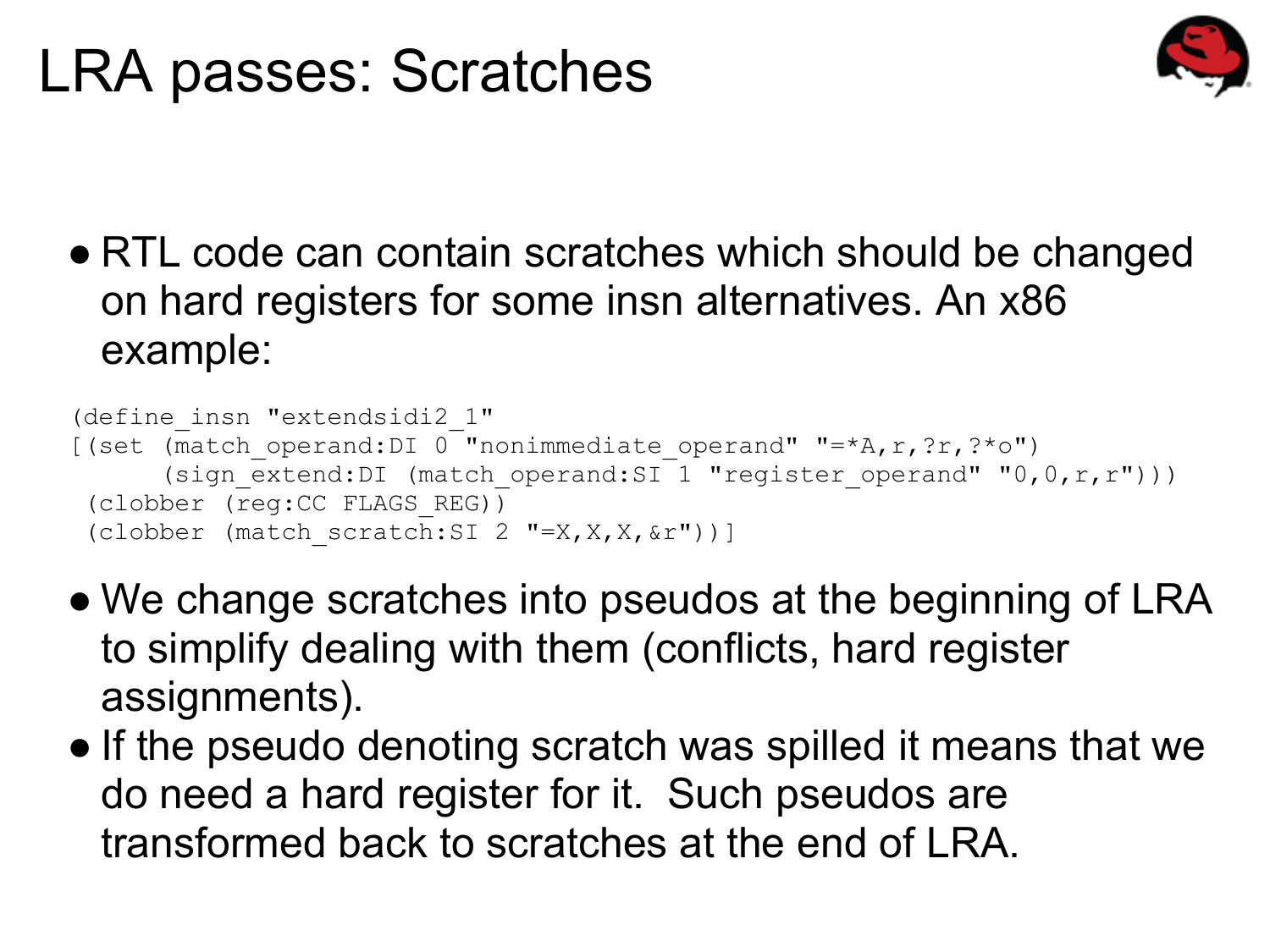#### LRA passes: Updating virtual register displacements

- Virtual registers (like argument and frame pointer) are widely used in RTL.
- Virtual registers should be changed by real hard registers (like stack pointer or hard frame pointer) plus some offset.
- The offsets are changed usually every time when stack is expanded.
- We know the final offsets only at the very end of LRA.
- We update virtual registers to the same virtual registers + corresponding offsets before every LRA constraint pass because it affects constraint satisfaction (e.g. an address displacement became too big for some target).
- The final change of virtual registers to the corresponding hard registers are done at the very end of LRA when there were no change in offsets anymore:

 $fp + 12$   $\implies$   $sp + 12$ 

• Such approach requires a few changes in GCC code because virtual registers are not recognized as real ones in some constraints and predicates.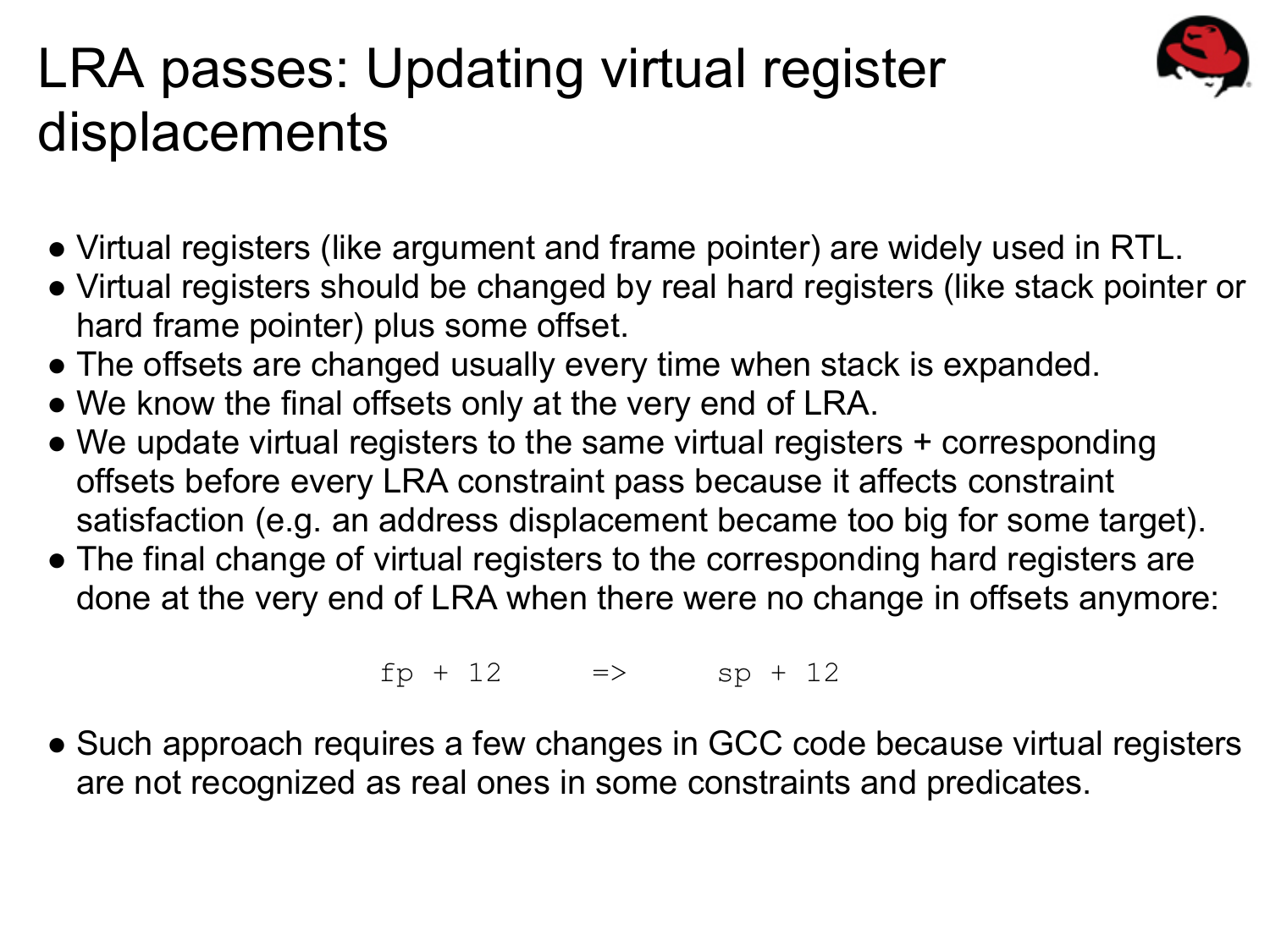#### LRA passes: Constraints



- The major pass goal is to transform RTL to satisfy insn and address constraints by:
	- choosing insn alternatives;
	- generating reload insns (or *reloads* in brief) and reload pseudos which will got necessary hard registers later;
	- substituting pseudo equivalences (if it is done once, is done everywhere) and removes insns initializing used equivalent substitution.
- This biggest and most complicated code in LRA
	- A lot of important details:
		- Reuse of input reload pseudos to simplify reload pseudo allocations.
		- **Bound** reload pseudos (when different modes are needed).
		- Some heuristics to choose insn alternative to improve the inheritance.
		- Early clobbers etc.
	- It is mimicking former reload pass in alternative choosing because the reload pass is oriented to current machine description model. It might be changed if the machine description model is changed.
	- Special code for preventing all LRA and this pass cycling.
	- To speed LRA up: processing only necessary insns (first time all insns) and reusage of already chosen alternatives in some cases.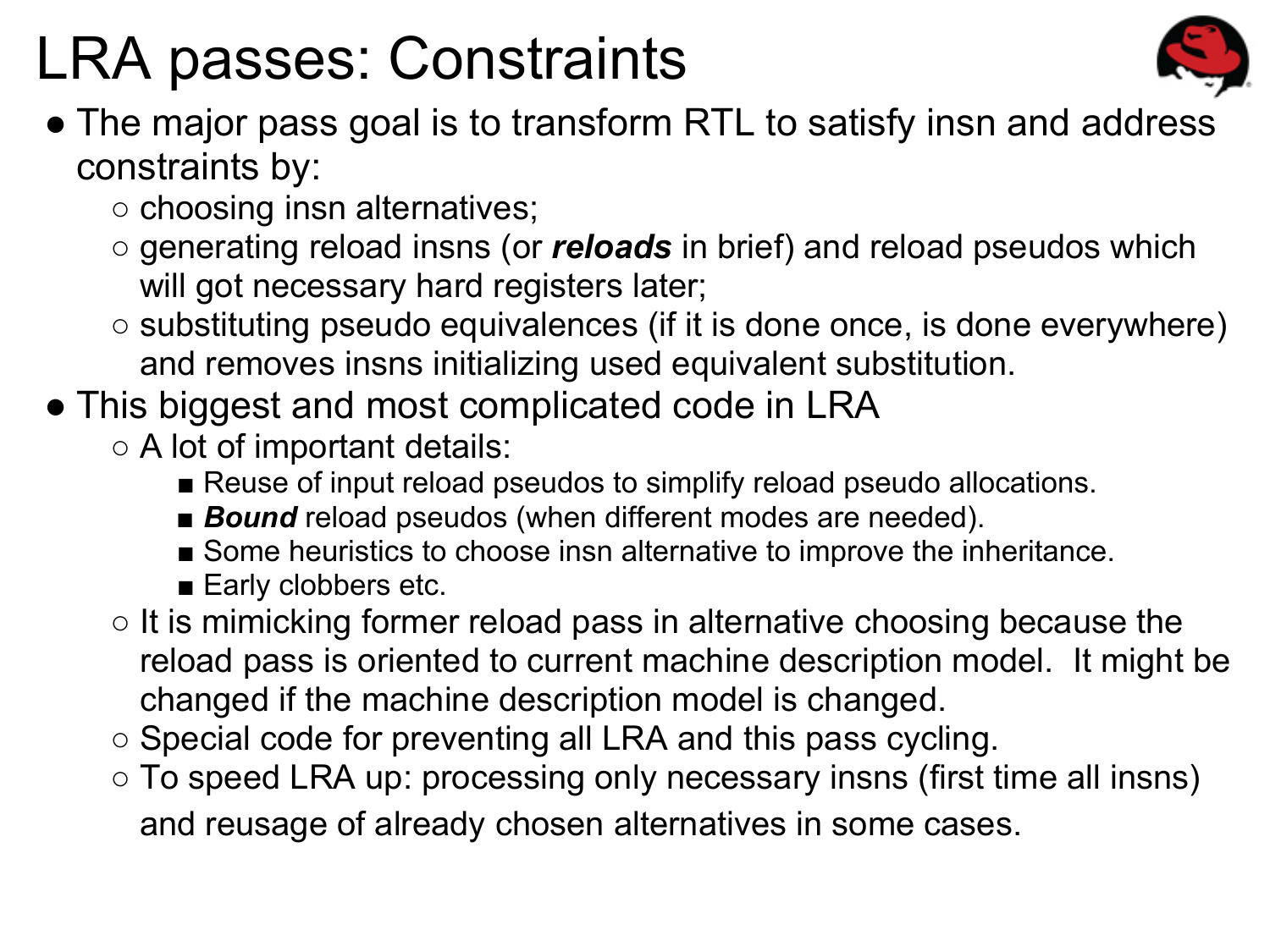#### LRA passes: Pseudo assignments



- There is no any RTL code transformation on this pass.
- *● Reload* pseudos get what they need (usually) hard registers in *anyway* possibly by spilling non-reload pseudos and by assignment reload pseudos with smallest number of available hard registers first.
- If reload pseudos can get hard registers only through spilling other pseudos, we choose what pseudos to spill taking into account how given reload pseudo benefits *and* also how other reload pseudos not assigned yet benefit too.
- *● Non-reload* pseudos can get hard registers too if it is possible and improves the code. It might be possible because of spilling no-reload pseudos on given*.*
- *● Bound* pseudos always get the same hard register if any.
- If two hard registers are equally good for assigning the pseudo, we prefer a hard register in smaller *register bank.*
	- By default, there is only one register bank. A target can define register banks by a hook.
	- $\circ$  x86-64 has a few register banks, e.g. for hard regs with and without REX.
- Only insns with changed allocation pseudos are processed on the next constraint pass.
- Pseudo live-ranges is used to find conflicting pseudos: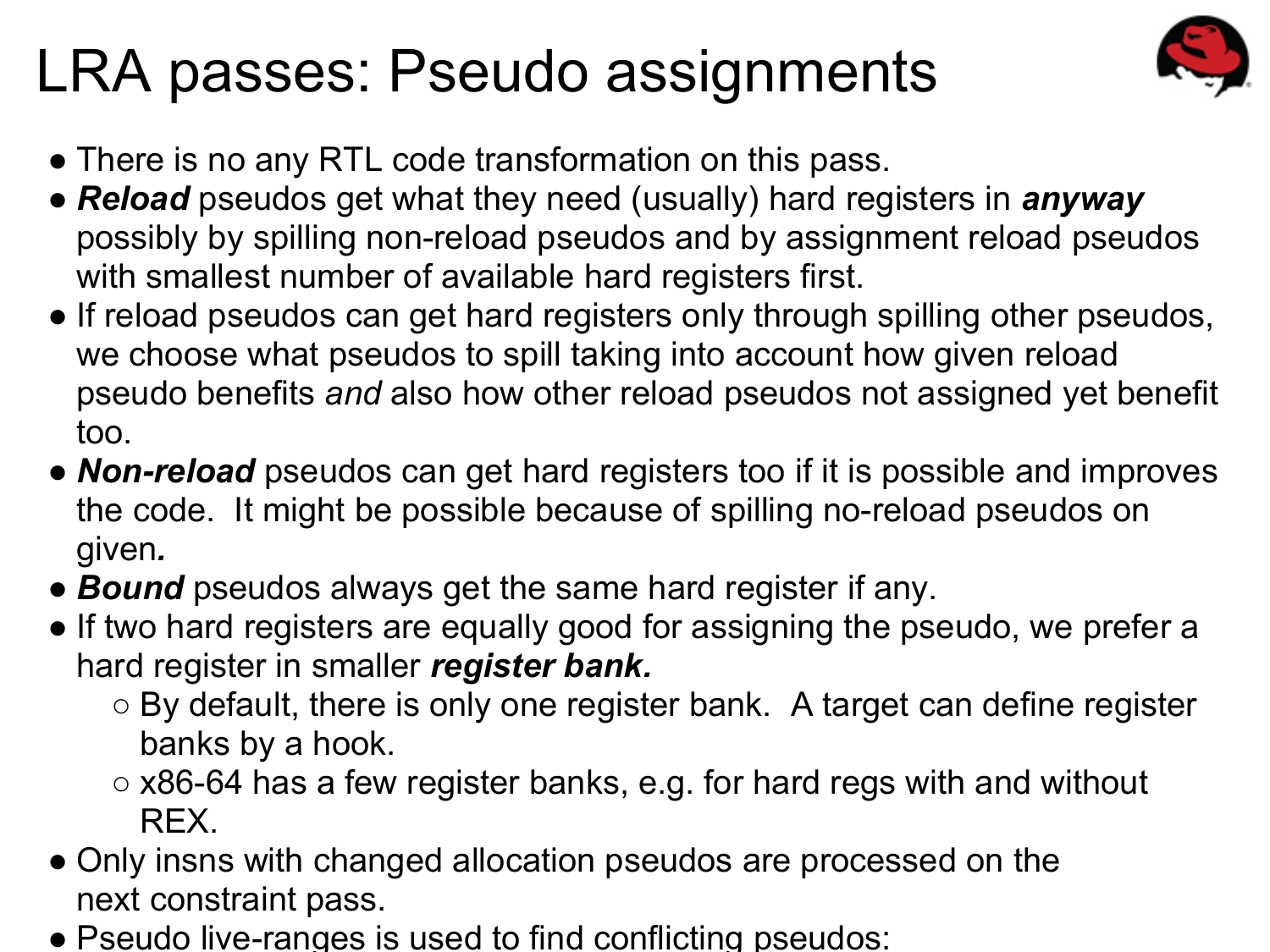#### LRA passes: Memory-memory move coalescing



- Spilling pseudos in LRA can create memory-memory moves.
- We should remove potential memory-memory moves before the next constraint pass because the constraint pass will generate additional insns for such moves and all these insns will be hard to remove afterwards.
- We coalesce only spilled pseudos. Coalescing non-spilled pseudos (with different hard regs) might result in spilling additional pseudos because of possible conflicts with other non-spilled pseudos and, as a consequence, in more constraint passes and even LRA *infinite cycling*. Trivial the same hard register moves will be removed by subsequent compiler passes.
- We don't coalesce *bound* pseudos. It complicates LRA code a lot without visible generated code improvement.
- The pseudo live-ranges are used to find conflicting pseudos during coalescing.
- Most frequently executed moves is tried to be coalesced first.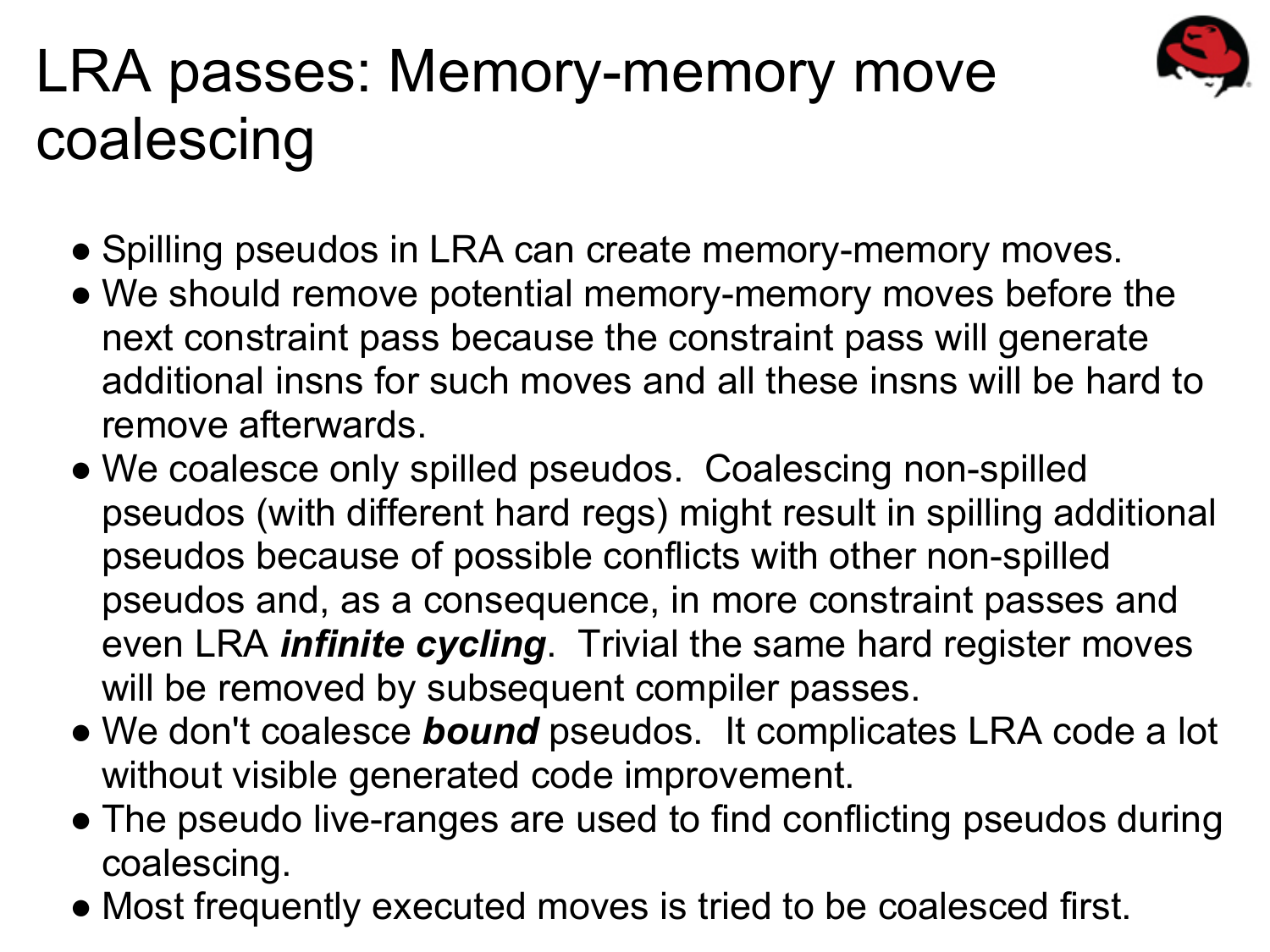## LRA passes: Inheritance



- The inheritance optimization goal is to reuse values in hard registers. There is analogous optimization in reload.
- There are two passes before and after the assignment pass.
- The first pass does transformations:

| $ $ reload p $1 \leq -p$ | $ $ reload p1 <- p                       |
|--------------------------|------------------------------------------|
| .                        | $ new_p \overline{\leftarrow}$ reload p1 |
| .<br>$ $ reload p2 <- p  | .<br>$ $ reload $p2$ <-new $p$           |

where *p* is **spilled** and not changed between the insns.

- The subsequent assignment pass will try to assign the same (or another if it is not possible) hard register to *new\_p* as to *reload\_p1* or *reload\_p2*.
- If it fails to assign a hard register, the opposite transformation will restore the original code on the second pass (called undoing inheritance) because with spilled *new\_p* the code would be much worse.
- The inheritance is done in EBB scope.
- This is just a simplified description to get an idea of the inheritance. Inheritance is also done for **non-reload** insns.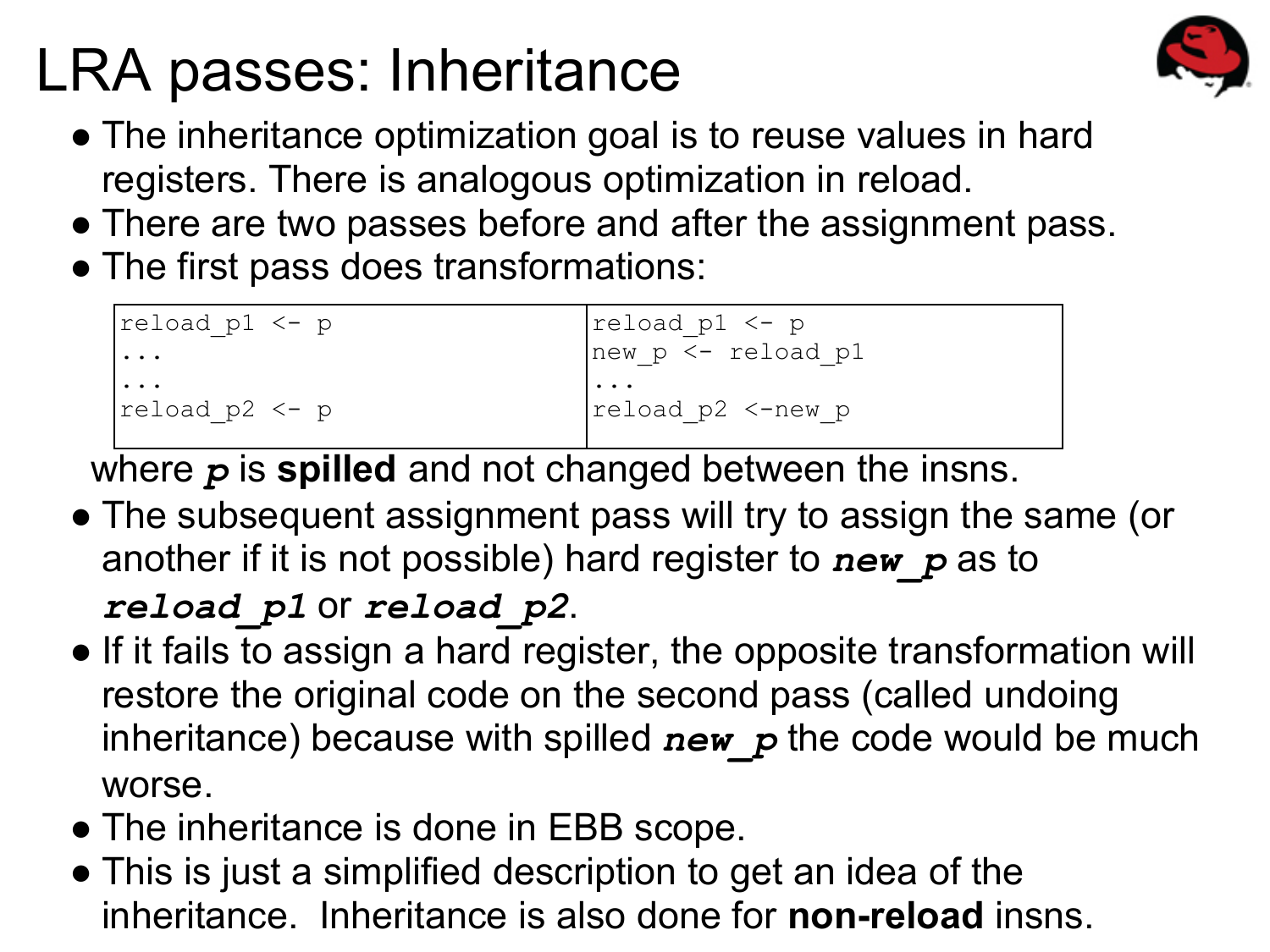#### LRA passes: Pseudo/hard reg splitting

• Splitting is done in EBB scope on the same pass as the inheritance:

```
 r <-... or ...<- r
...
...
... 
\ldots <- r
                                   r <-... or ...<- r
                                   s \leq r (new insn - save)
                                  ...
                                   r \leftarrow s (new insn - restore)
                                  \ldots <- r
```
- The split pseudo *s* is assigned to the hard register of the original pseudo *p*.
- Splitting is done:
	- for *global* pseudos and for hard registers when there are more one reloads needing the hard registers
	- for pseudos needing save/restore code around calls
- If the split pseudo still has the same hard register as the original pseudo after the assignment pass, the opposite transformation is done on the same pass for undoing inheritance.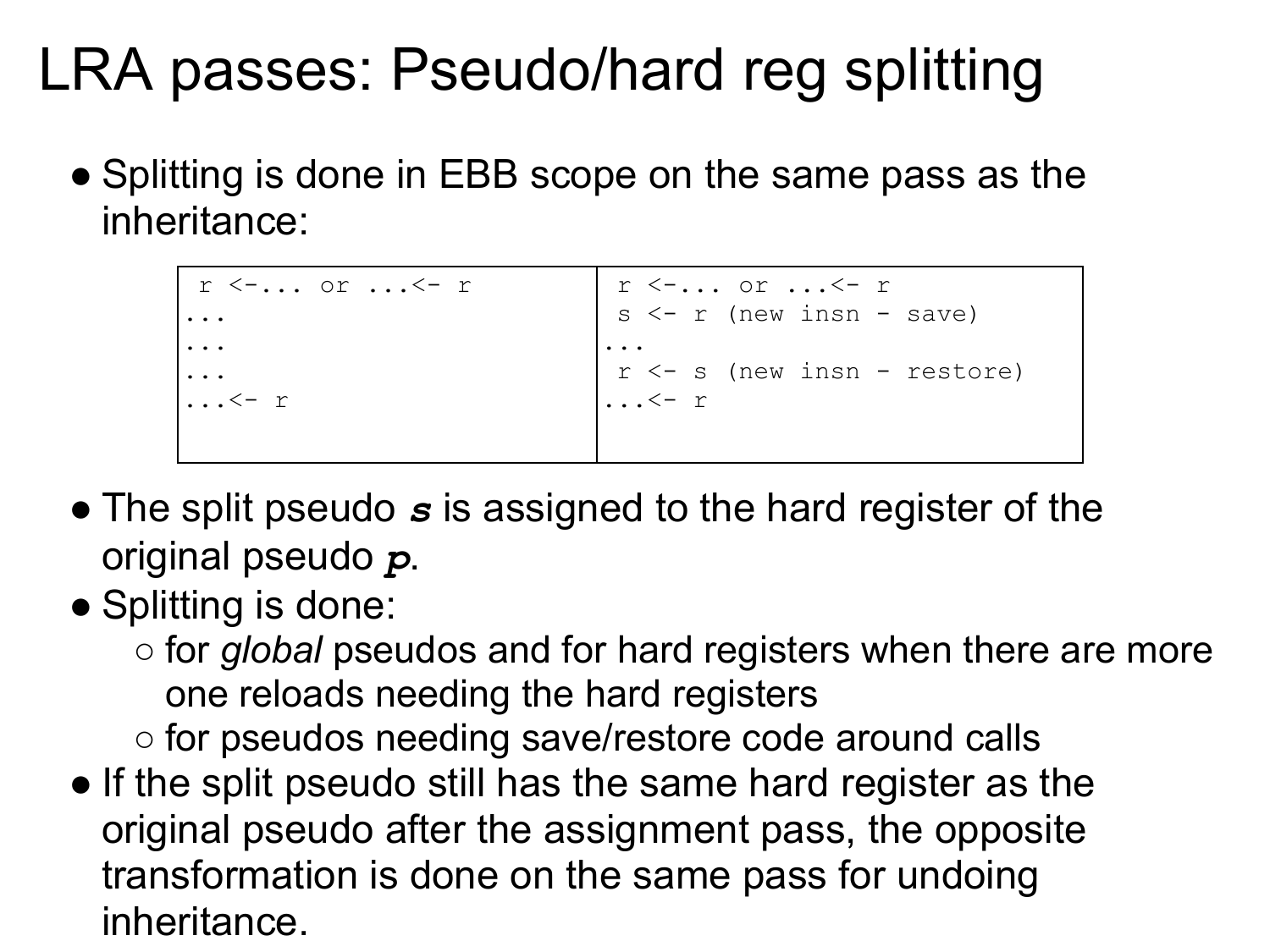#### LRA passes: Spills



• Create necessary stack slots and assign spilled pseudos to the stack slots:

 for all spilled pseudos P most frequently used first do for all stack slots S do  $\overline{\phantom{a}}$  if P doesn't conflict with pseudos assigned to S then assign S to P and goto to the next pseudo process create new stack slot S and assign P to S

• The algorithm is bit more complicated because different pseudo sizes.

- Change spilled pseudos (except ones created from scratches) by corresponding stack slot memory in RTL.
- If a stack slot was created,we need to run *more passes* because address displacements might change and address constraints (*or* insn memory constraints) might be not satisfied any more.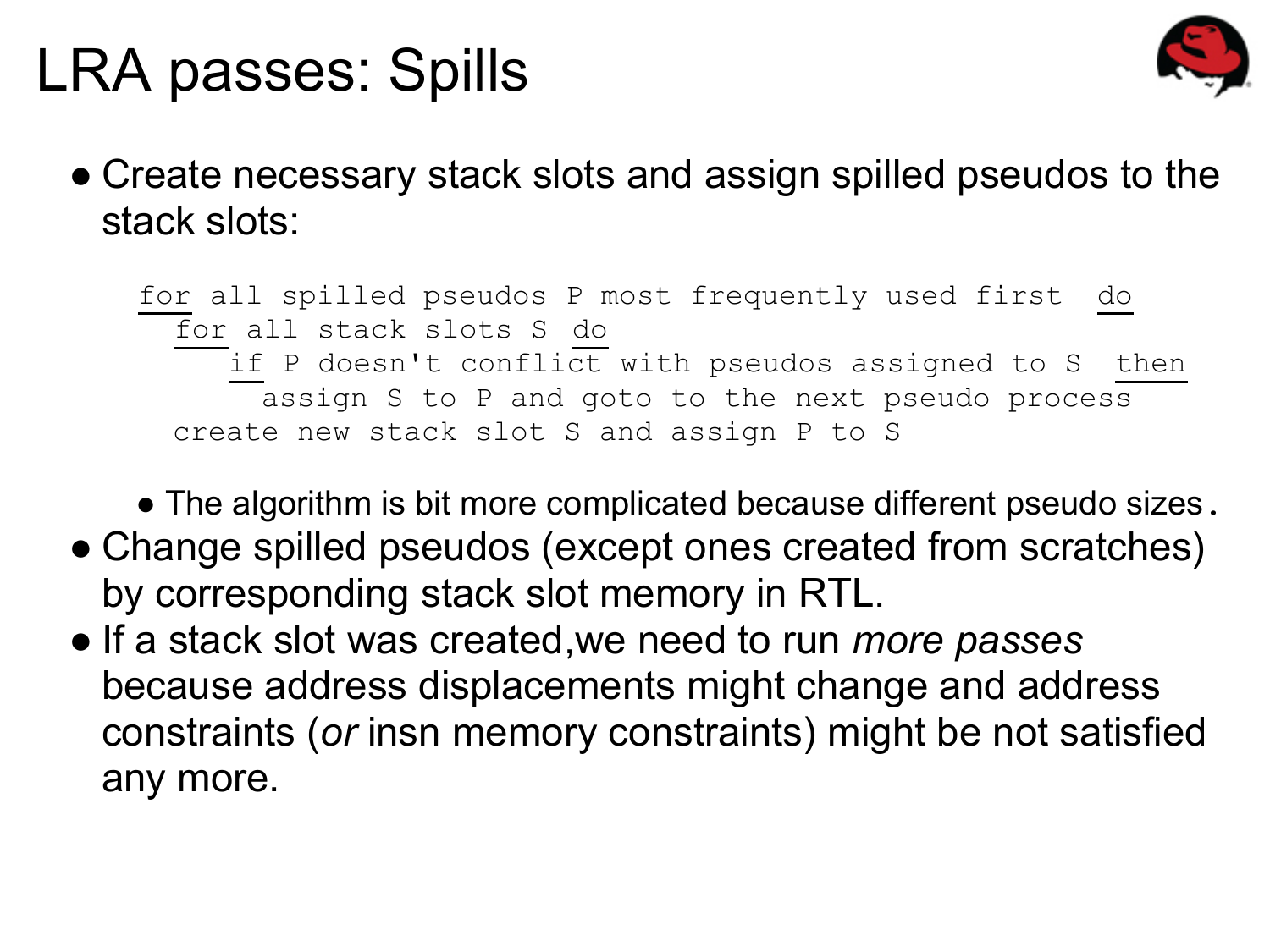#### LRA IR

- Major LRA IR is RTL: all transformations are done on RTL.
- Very frequent accessing to RTL (e.g. insn operands through insn extract) is very slow.
- Using DF-infrastructure speeds LRA up but still makes whole compiler 10% slower.
- LRA uses specialized IR which is always synchronized with RTL:  $\circ$  lnsn IR is minimized by memory. It is divided on two parts:
	- one specific for each insn in RTL (only operand locations)
	- one common for all insns in RTL with the same insn code (different operand attributes from machine descriptions)
	- one oriented for maintenance of live info (list of pseudos)
	- Pseudo data:
		- all insns where the pseudo is referenced
		- live info (conflicting hard regs, live ranges, # of references etc)
		- data used for assigning (preferred hard regs, costs etc)
- This specialized IR permitted LRA to achieve the same speed as reload or even better.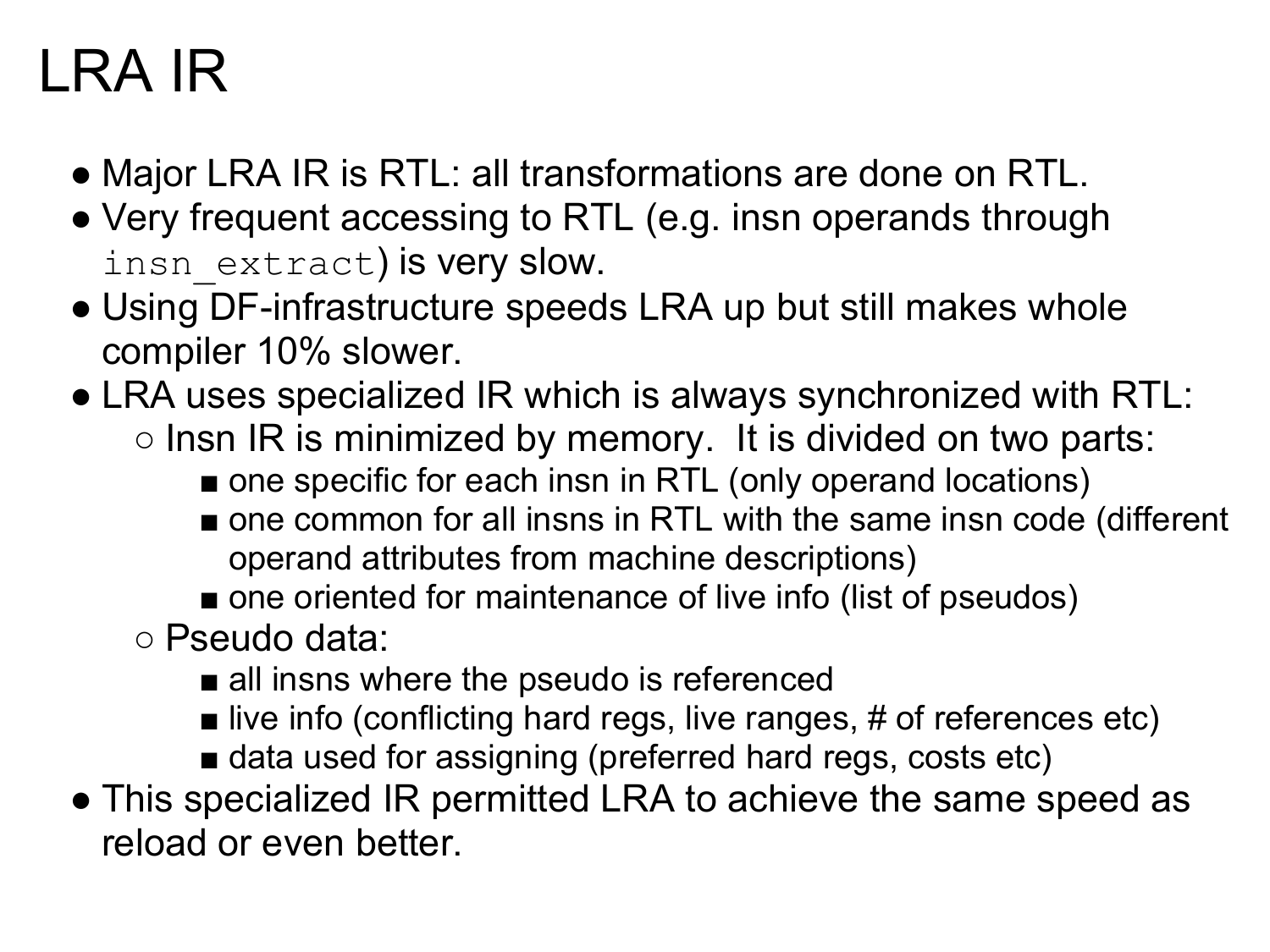# LRA - the current state

• There is already a good prototype.

○ The code is on the branch called **lra**.

- Successful bootstrap for x86/x86 64, PowerPC, SPARC64, S390, ARM, IA-64, MIPS64, and PA-RISC.
- LRA source code is 70% of reload one. Many reload specific macros are not used. There are a big potential to remove a lot of unnecessary machinedependent code.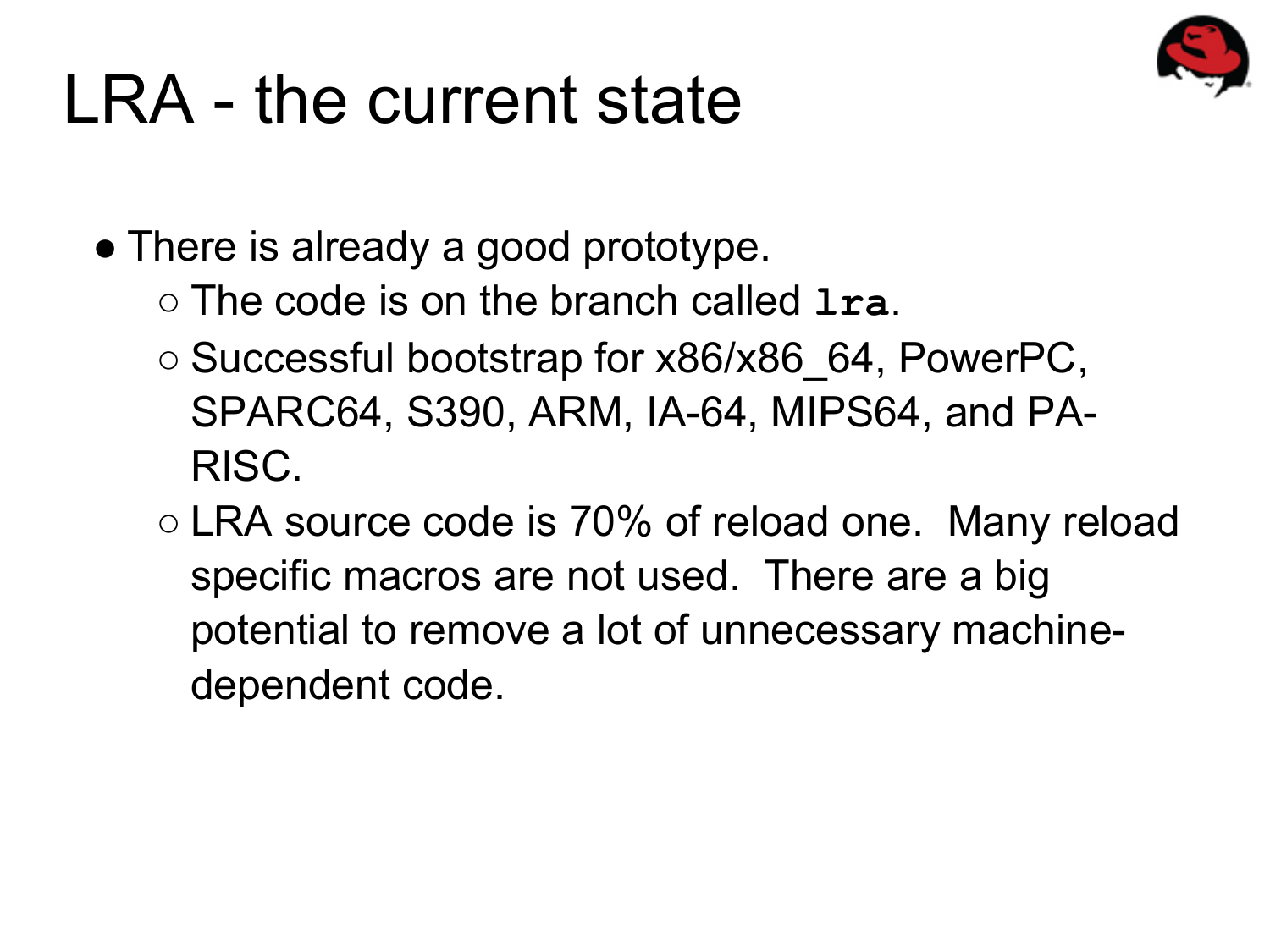# LRA - performance change

● -O3 -march=corei7 -mtune=corei7 -mfpmath=sse for x86 ● -O3 -mtune=power7 for Power

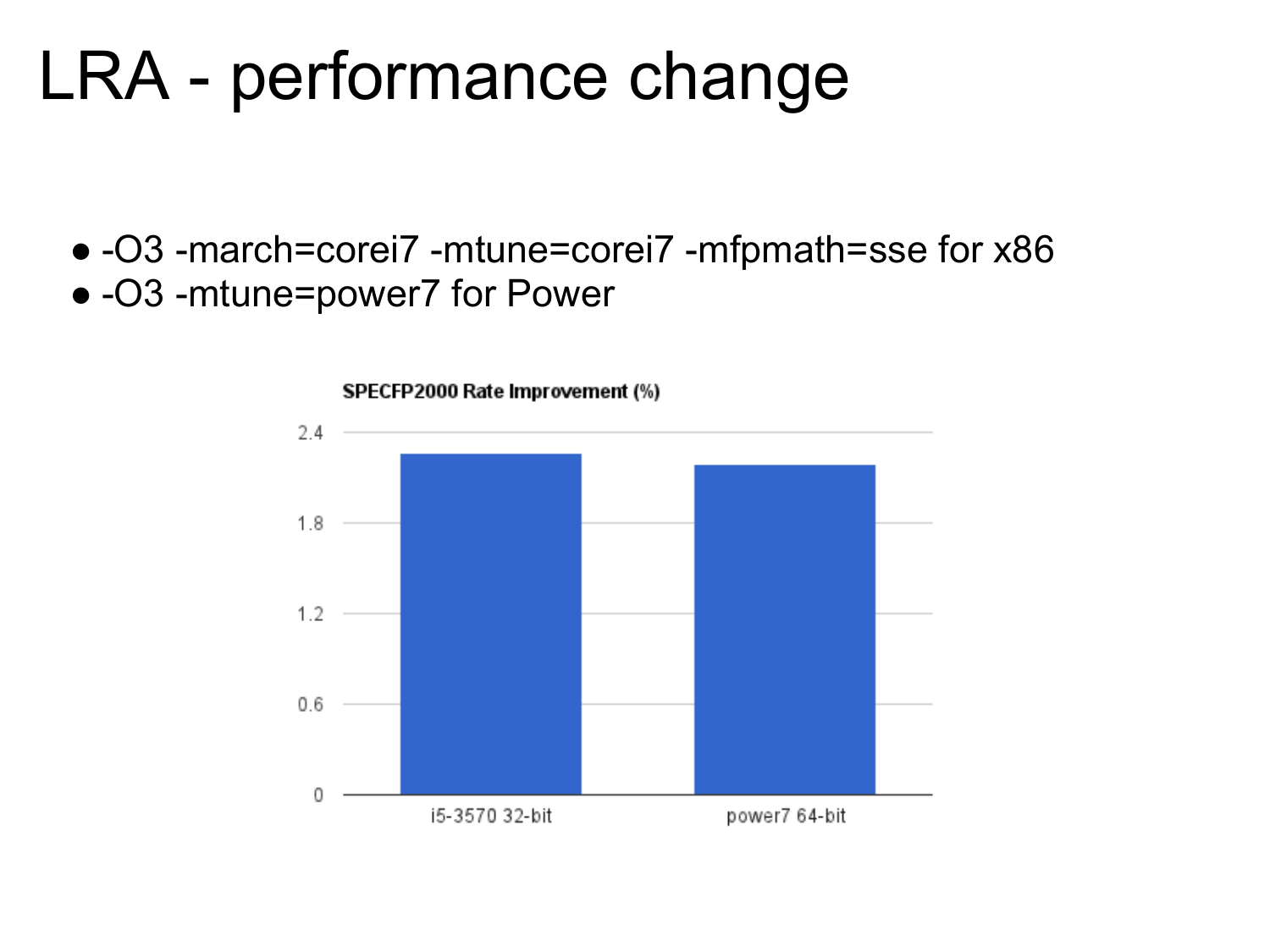## LRA - average code size change

● -O3 -march=corei7 -mtune=corei7 -mfpmath=sse for x86/x86-64 ● -O3 -mtune=power7 for Power

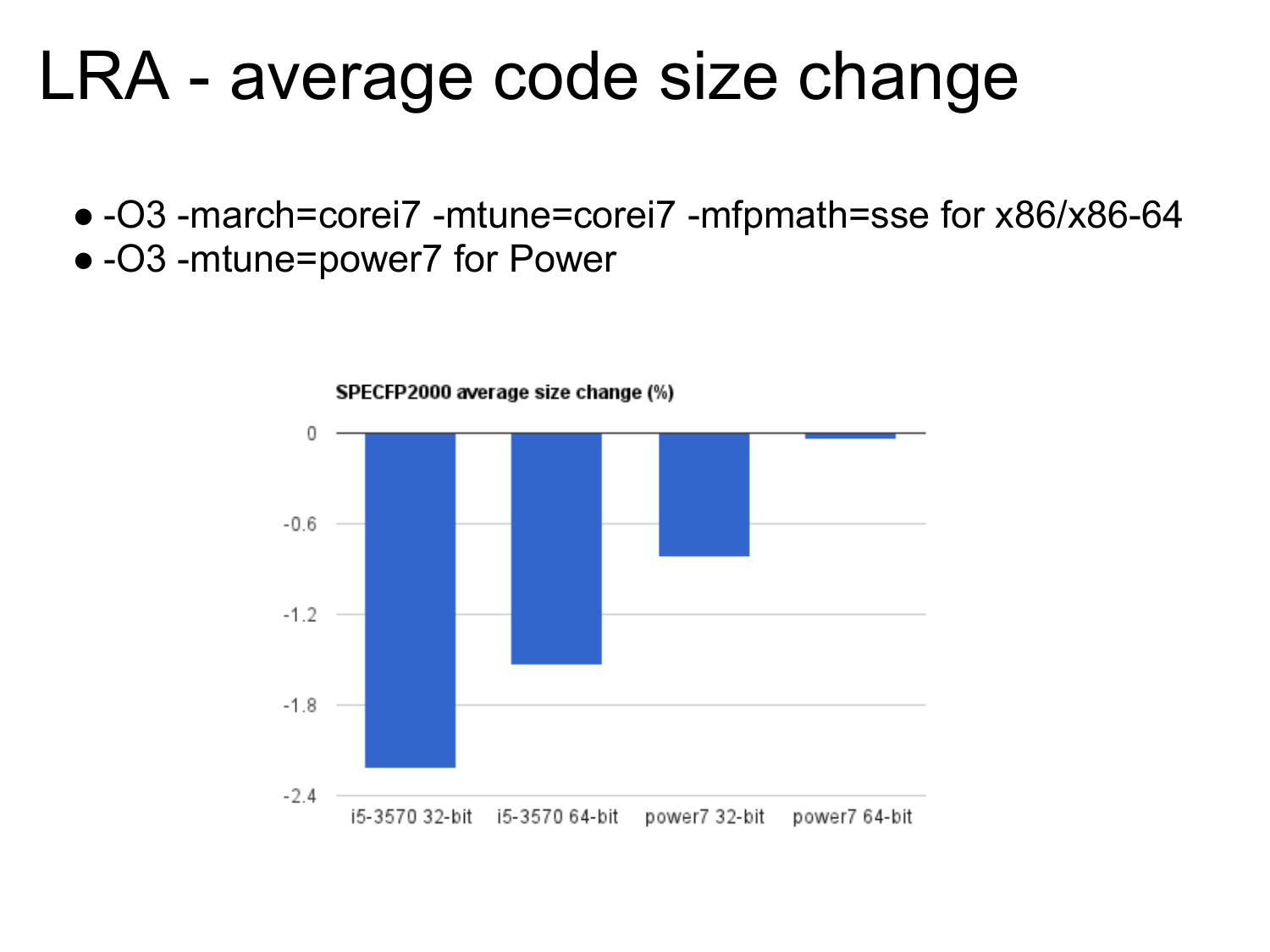## LRA - compilation time change

• Test is all cp2k gfortran.f90 (420K source lines) ○ -O3 -march=corei7 -mtune=corei7 -mfpmath=sse for x86(-64) ○ -O3 -mtune=power7 for Power



Compilation time change (%)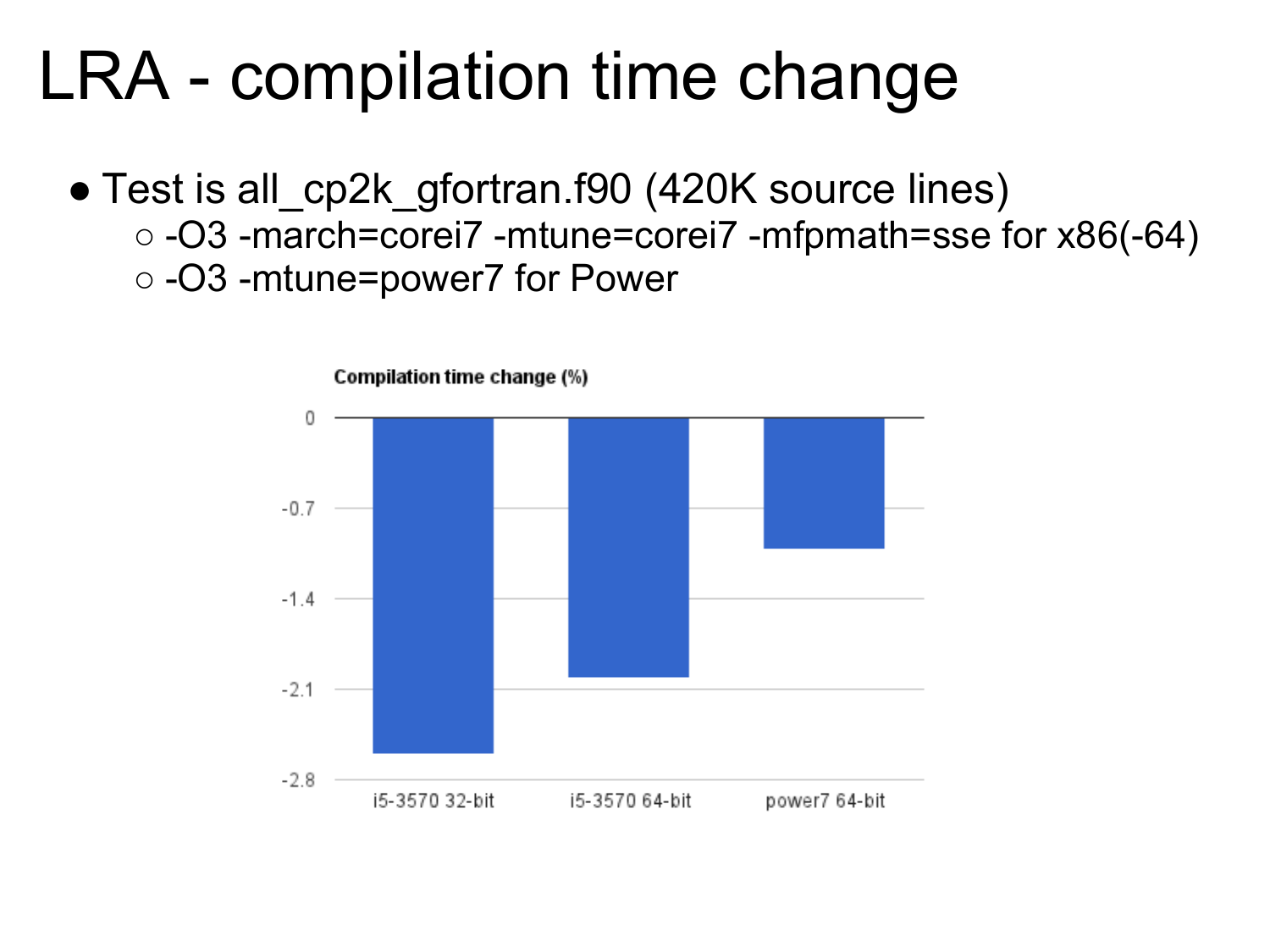# LRA - Todo list



- The merge target is gcc4.9 because
- There are still a lot of thing todo:
	- Fixing gcc testsuite regressions for all targets except for x86/x86-64.
	- More platforms to bootstrap and test.
	- Improving performance.
	- LRA speedup (it is hard because reload uses structures on the side for finding *final* RTL transformations instead of explicit RTL transformations on each step).
	- Cleaning a lot of machine-dependent code which implements a lot of reload macros not necessary anymore.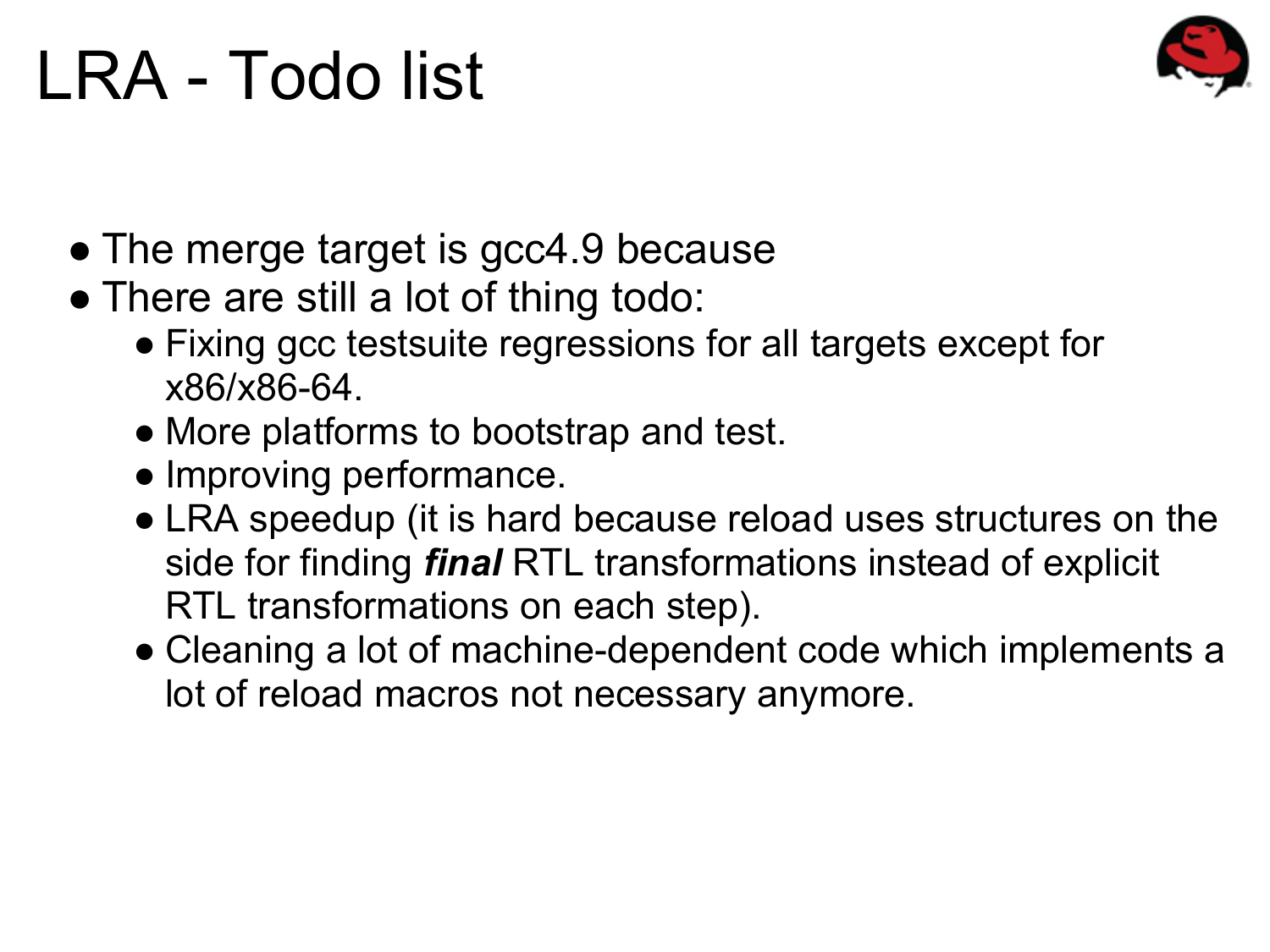# LRA - how to merge?

- The merge should be done at the beginning of stage 1.
- Reload exists with LRA.
	- LRA is default for ported targets which were bootstrapped with LRA and have no more GCC testsuite regressions.
	- Making LRA by default for more targets
	- When all targets are switched to LRA, remove Reload (may be in a release after gcc4.9).
- *● or* Reload is removed
	- Long time when many targets will be broken.
- I prefer the 1st approach as more realistic one.
- I am interesting in your opinions.